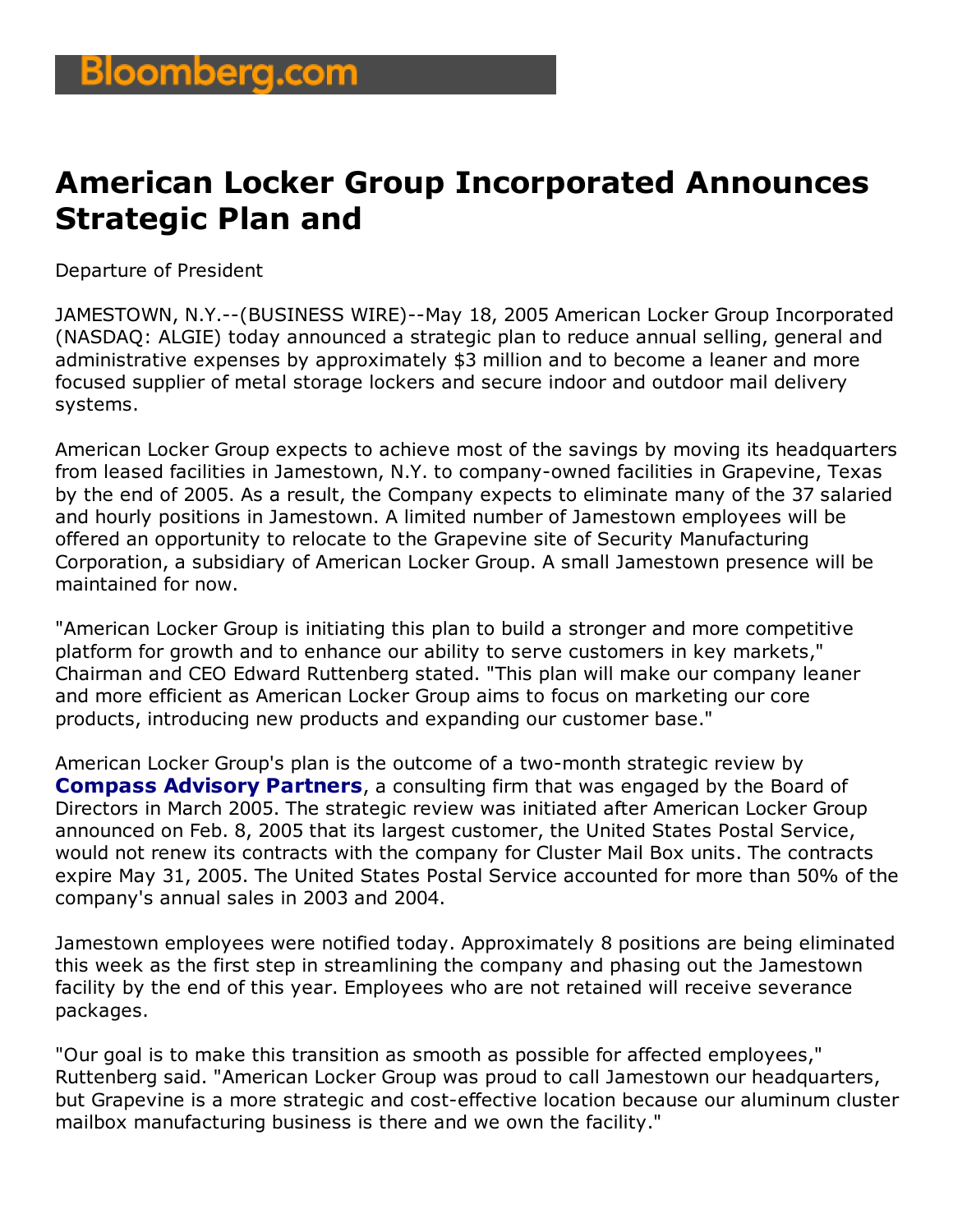American Locker Group's Worldwide Service Center in Ellicottville, N.Y., will not be affected by today's announcement, as its 27 employees will continue to provide consulting and support to customers. The plan does not affect the Texas or Canadian workforces either.

Overall, American Locker Group has approximately 130 employees, including more than 50 in Grapevine, which is in the Dallas-Fort Worth area.

## President's Employment Contract Expires

The Company also announced today that the Board of Directors will not renew the employment contract of American Locker Group President, COO and Treasurer Roy J. Glosser when it ends in June 2005. Ruttenberg will immediately assume the duties of President, COO and Treasurer, and the company is currently conducting a search for an individual to serve as Chief Financial Officer who may become corporate Treasurer.

"American Locker Group thanks Roy Glosser for his contributions to the past success of our company, and we wish him well as he pursues future opportunities," Ruttenberg said.

## NASDAQ Listing

On April 28, 2005, American Locker Group was given notice by NASDAQ of a potential delisting due to the delay in filing its 10-K. On May 26, 2005 the Company will make a presentation at a NASDAQ oral hearing for the purpose of preserving its listing on the exchange. The Company's common stock continues to trade on NASDAQ under the ticker symbol ALGIE.

Safe Harbor Statement under the Private Securities Litigation Reform Act Of 1995

Except for historical information contained in this press release, the matters discussed herein which contain forward-looking statements, including without limitation, statements relating to the Company's plans, strategies, objectives, expectations, intentions and adequacy of resources, are made pursuant to the Safe Harbor Provisions of the Private Securities Litigation Reform Act of 1995. Investors are cautioned that such forward-looking statements involve risks and uncertainties including without limitation the following: (i) the Company's plans, strategies, objectives, expectations, and intentions are subject to change at any time at the discretion of the Company, (ii) the Company's plans and results of operations will be affected by the Company's ability to manage its growth and inventory, (iii) the risk that the Company's contracts with the USPS will not be renewed, and (iv) other risks and uncertainties indicated from time to time in the Company's filings with the Securities and Exchange Commission.

CONTACT: American Locker Group Incorporated Edward F. Ruttenberg, 412-422-2377 Fax #: 412-422-2378 Release No.: 2005-06 *Last Updated: May 18, 2005 10:44 EDT*

©2005 Bloomberg L.P. All rights reserved.